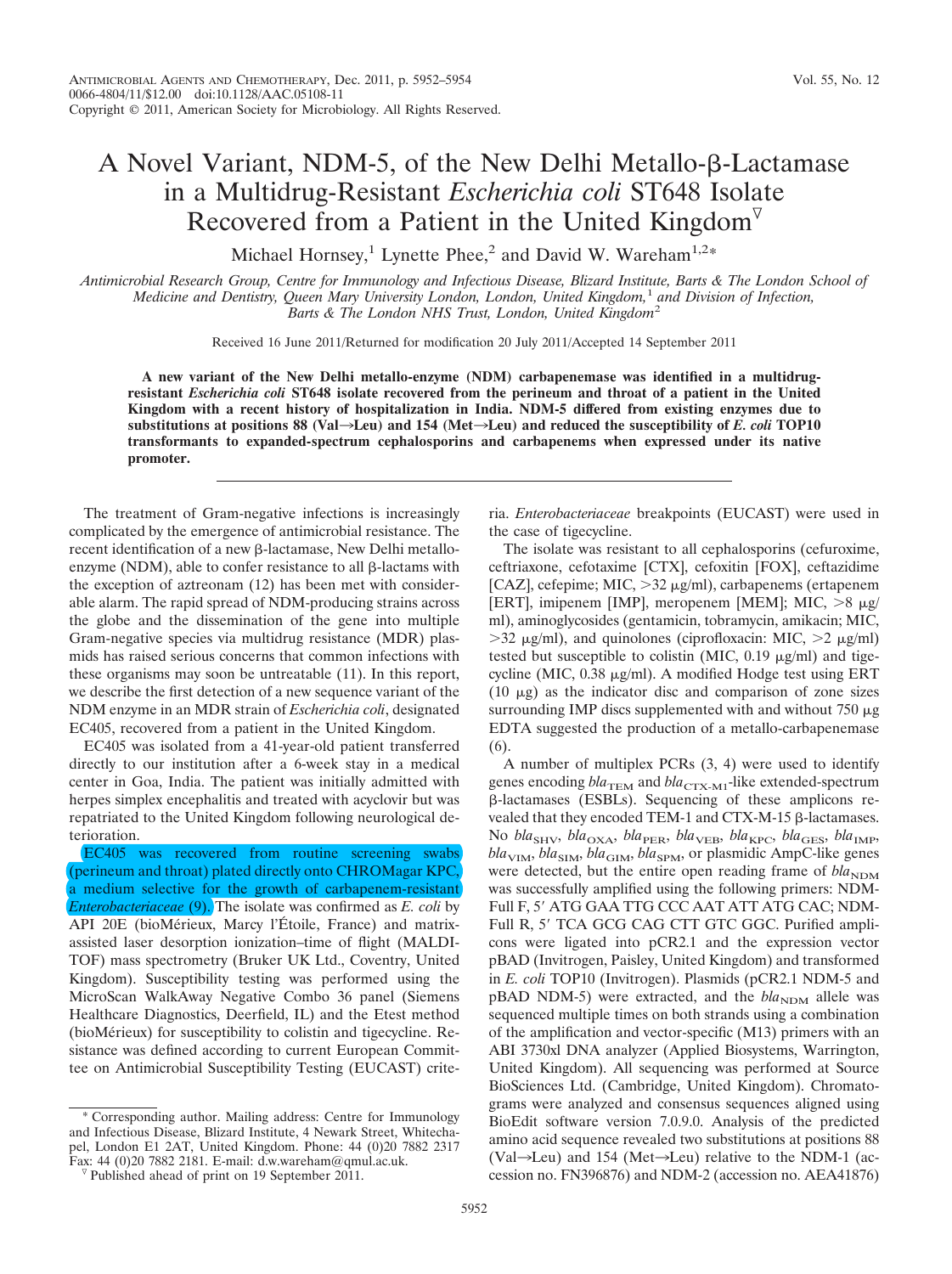| Isolate                 | MIC ( $\mu$ g/ml) by Etest on MH agar |            |            |       |           |                         |       |      |            |  |  |
|-------------------------|---------------------------------------|------------|------------|-------|-----------|-------------------------|-------|------|------------|--|--|
|                         | Aztreonam                             | <b>FOX</b> | <b>CTX</b> | CAZ   | Cefpirome | Piperacillin-tazobactam | ERT   | IMP  | <b>MEM</b> |  |  |
| EC405                   | >256                                  | >256       | >256       | >256  | >256      | >256                    | >32   | >32  | >32        |  |  |
| TOP <sub>10</sub>       | 0.125                                 | 16         | 0.047      | 0.38  | 0.035     |                         | 0.008 | 0.25 | 0.047      |  |  |
| TOP10 pCR2.1 NDM-1      | 0.19                                  | 24         | $0.125^a$  | $2^a$ | 0.25      | >256                    | 0.012 | 0.38 | 0.032      |  |  |
| TOP10 pCR2.1 NDM-5      | 0.125                                 | >256       | 48         | >256  | 16        | >256                    | 0.016 | 0.25 | 0.032      |  |  |
| TOP10 pCR2.1 $P+NDM-1$  | 0.125                                 | >256       | >256       | >256  | >256      | >256                    | 8     |      | 4          |  |  |
| TOP10 pCR2.1 $P+NDM-5$  | 0.19                                  | >256       | >256       | >256  | >256      | >256                    | 32    | >32  | 32         |  |  |
| TOP10 $p$ BAD $P+NDM-1$ | 0.125                                 | >256       | 16         | >256  | 6         | >256                    | 0.064 | 0.5  | 0.064      |  |  |
| TOP10 $p$ BAD P+NDM-5   | 0.19                                  | >256       | >256       | >256  | >256      | >256                    |       | 6    | 1.5        |  |  |

TABLE 1. Antibiotic susceptibilities of *E. coli* strains and transformants used

*<sup>a</sup>* Colonies growing within the zone of inhibition.

peptide sequences available in GenBank. The point mutations at positions 262 (G  $\rightarrow$ T) and 460 (A  $\rightarrow$ C) responsible for the amino acid substitutions were confirmed by reamplification and sequencing of the gene from a fresh EC405 DNA preparation. The new enzyme variant was designated NDM-5 by the curators of the Lahey database of  $\beta$ -lactamases (http://www .lahey.org/Studies/webt.asp) and deposited in GenBank under the accession number JN104597.

Primers external to the *bla*<sub>NDM-5</sub> coding sequence were used to amplify the gene along with its native promoter using primers and conditions previously described (5). These amplicons were also cloned in pCR2.1 and pBAD TOPO, generating plasmids  $pCR2.1P + NDM-5$  and  $pBADP + NDM-5$ , which were then transformed into *E. coli* TOP10.

The MICs of a range of  $\beta$ -lactams for *E. coli* TOP10 transformants were determined by Etest on Mueller-Hinton (MH) agar. The medium was supplemented with arabinose (0.0002 to 0.2%) and glucose (0.2%) for the transformant harboring pBAD NDM-5. Cephalosporin, aztreonam, and carbapenem (ERT, IMP, and MEM) MICs for transformants carrying *bla*<sub>NDM-5</sub> expressed constitutively from the pCR2.1 *lac* promoter, inducibly when under the control of the *araBAD* promoter in pBAD, and under the control of the NDM-5 native promoter are shown in Tables 1 and 2. Interestingly, expression in TOP10 from either p*lac* or p*araBAD* had only limited effects on the susceptibility of the TOP10 transformants to carbapenems. Only when the native promoter was used were marked increases in the carbapenem MICs observed (Table 1). As a comparator,  $bla_{NDM-1}$  with and without the same promoter region was also cloned in the *E. coli* TOP10 background. The effects of NDM-5 on the susceptibility of *E. coli* to carbapenems as well as expanded-spectrum cephalosporins appeared to be greater than those of NDM-1 (Table 1). Whether

TABLE 2. Susceptibility of *E. coli* TOP10 transformants following inducible expression of NDM-5 from the p*araBAD* promoter

| Isolate                                                                                                                                                                                         | MIC $(\mu g/ml)$ by Etest<br>on MH agar |  |                                                                                                   |                                      |  |
|-------------------------------------------------------------------------------------------------------------------------------------------------------------------------------------------------|-----------------------------------------|--|---------------------------------------------------------------------------------------------------|--------------------------------------|--|
|                                                                                                                                                                                                 |                                         |  | CAZ IMP ERT                                                                                       | <b>MEM</b>                           |  |
| TOP10 pBAD NDM-5 (0.2% glucose)<br>TOP10 pBAD NDM-5 $(0.0002\%$ arabinose)<br>TOP10 pBAD NDM-5 $(0.002\%$ arabinose)<br>TOP10 pBAD NDM-5 (0.02% arabinose)<br>TOP10 pBAD NDM-5 (0.2% arabinose) |                                         |  | $0.38$ 0.19 0.008<br>$0.25$ 0.19 0.008<br>0.38 0.19 0.008<br>0.38 0.19 0.008<br>$0.75$ 0.19 0.008 | 0.23<br>0.32<br>0.32<br>0.32<br>0.23 |  |

the amino acid substitutions unique to NDM-5 could enhance the hydrolytic activity of the enzyme and be responsible for the differences observed will need to be assessed in kinetic studies using the purified enzyme.

Additional molecular analyses were undertaken to further characterize strain EC405. Phylotyping using a multiplex PCR method (2) defined it as a member of phylogroup D. Analysis of the region upstream of the  $bla_{\text{NDM-5}}$  allele revealed the presence of part of IS*Aba125*, likely derived from *Acinetobacter baumannii*, creating a hybrid  $(-35/-10)$  promoter exactly as in an NDM-1-producing *E. coli* isolate described by Poirel et al. (8). Multilocus sequence typing performed according to the protocol available at http://mlst.ucc.ie/mlst/dbs/Ecoli/documents /primersColi\_html identified the isolate as a member of sequence type 648 (ST648). This ST has been shown to cause a significant proportion of ESBL-producing *E. coli* bacteremias in a series reported from the Rotterdam area of the Netherlands (10). In another recent study, three isolates of ST648 were shown to harbor NDM, two of which were recovered from patients hospitalized in Karachi, Pakistan, while the other was isolated from a patient in the United Kingdom (7).

Plasmids carried by EC405 were extracted using a Qiagen miniprep kit (Qiagen, Crawley, United Kingdom) and separated by agarose gel electrophoresis. The NDM-5 gene was localized to a plasmid of  $>100$  kb by PCR using gel-purified plasmid DNA as the template and Southern hybridization with a digoxigenin-labeled (Roche, Burgess Hill, United Kingdom)  $bla<sub>NDM</sub>$ -specific probe. PCR replicon typing (1) revealed that the plasmid encoding NDM-5 belonged to the *incF* incompatibility group. Other resistance determinants detected included *aadA5* and *dfrA17* genes located within a class I integron structure and the 16S rRNA methylase gene, *rmtB*, thought to account for the high-level aminoglycoside resistance.

In summary, we identified a new NDM  $\beta$ -lactamase gene variant,  $bla_{NDM-5}$ , encoding the fifth enzymatic variant in this rapidly emerging and troublesome family of  $\beta$ -lactamases. The NDM-producing isolate was recovered from a patient with a history of travel to the Indian subcontinent.

## **REFERENCES**

- 1. **Carattoli, A., et al.** 2005. Identification of plasmids by PCR-based replicon typing. J. Microbiol. Methods **63:**219–228.
- 2. **Clermont, O., S. Bonacorsi, and E. Bingen.** 2000. Rapid and simple determination of the *Escherichia coli* phylogenetic group. Appl. Environ. Microbiol. **66:**4555–4558.
- 3. **Dallenne, C., A. Da Costa, D. Decre, C. Favier, and G. Arlet.** 2010. Development of a set of multiplex PCR assays for the detection of genes encoding